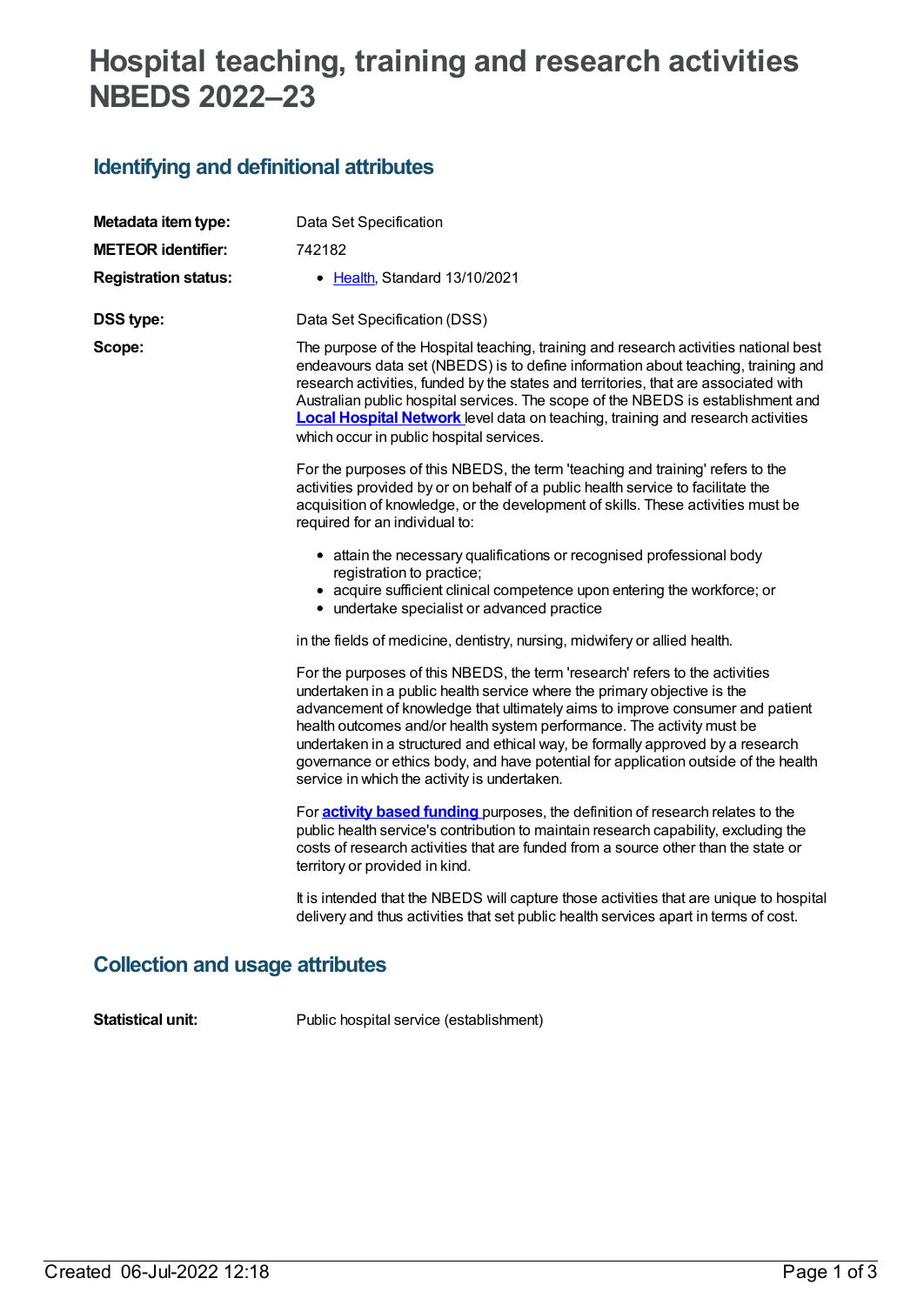| <b>Collection methods:</b>                                            | Data are collected at each hospital from patient administration, financial and other<br>information systems. Hospital services forward data to the relevant state or territory<br>health authority on a regular basis (for example, monthly).                                                                                                                                                       |  |
|-----------------------------------------------------------------------|-----------------------------------------------------------------------------------------------------------------------------------------------------------------------------------------------------------------------------------------------------------------------------------------------------------------------------------------------------------------------------------------------------|--|
|                                                                       | National reporting arrangements                                                                                                                                                                                                                                                                                                                                                                     |  |
|                                                                       | State and territory health authorities provide the data to the Independent Hospital<br>Pricing Authority for national collation, on an annual basis.                                                                                                                                                                                                                                                |  |
|                                                                       | Periods for which data are collected and nationally collated                                                                                                                                                                                                                                                                                                                                        |  |
|                                                                       | Financial years ending 30 June each year.                                                                                                                                                                                                                                                                                                                                                           |  |
|                                                                       | The reference period starts on 1 July and ends on 30 June each financial<br>year. Where trainees undertake training across financial years, activity should be<br>attributed to the applicable financial year. The principle should be applied that no<br>activity is to be double-counted or included in multiple financial years. Data may be<br>required to be split into six monthly intervals. |  |
| Implementation start date:                                            | 01/07/2022                                                                                                                                                                                                                                                                                                                                                                                          |  |
| Implementation end date:                                              | 30/06/2023                                                                                                                                                                                                                                                                                                                                                                                          |  |
| <b>Comments:</b>                                                      | Terms used in the NBEDS                                                                                                                                                                                                                                                                                                                                                                             |  |
|                                                                       | The Hospital Teaching and Training Activities cluster refers to trainees. For the<br>purpose of this NBEDS, a trainee is considered to be a person<br>undertaking teaching and training activities within a public health service. For the<br>purposes of this NBEDS there are three trainee groups: student or pre-entry,<br>graduate, postgraduate or vocational.                                 |  |
|                                                                       | Scope links with other NMDSs                                                                                                                                                                                                                                                                                                                                                                        |  |
|                                                                       | Local Hospital Networks/Public hospital establishments NMDS                                                                                                                                                                                                                                                                                                                                         |  |
|                                                                       | Glossary items                                                                                                                                                                                                                                                                                                                                                                                      |  |
|                                                                       | Glossary terms that are relevant to this national best endeavours data set include:                                                                                                                                                                                                                                                                                                                 |  |
|                                                                       | <b>Activity based funding</b>                                                                                                                                                                                                                                                                                                                                                                       |  |
|                                                                       | <b>Clinical placement</b>                                                                                                                                                                                                                                                                                                                                                                           |  |
|                                                                       | <b>Local Hospital Network</b>                                                                                                                                                                                                                                                                                                                                                                       |  |
|                                                                       | <b>Research directorate</b>                                                                                                                                                                                                                                                                                                                                                                         |  |
| <b>Source and reference attributes</b>                                |                                                                                                                                                                                                                                                                                                                                                                                                     |  |
| <b>Submitting organisation:</b>                                       | Independent Hospital Pricing Authority                                                                                                                                                                                                                                                                                                                                                              |  |
| <b>Relational attributes</b>                                          |                                                                                                                                                                                                                                                                                                                                                                                                     |  |
| <b>Related metadata</b><br>references:                                | Supersedes Hospital teaching, training and research activities NBEDS 2021-22<br>• Health, Superseded 13/10/2021                                                                                                                                                                                                                                                                                     |  |
| <b>Metadata items in this Data Set Specification</b> Show more detail |                                                                                                                                                                                                                                                                                                                                                                                                     |  |